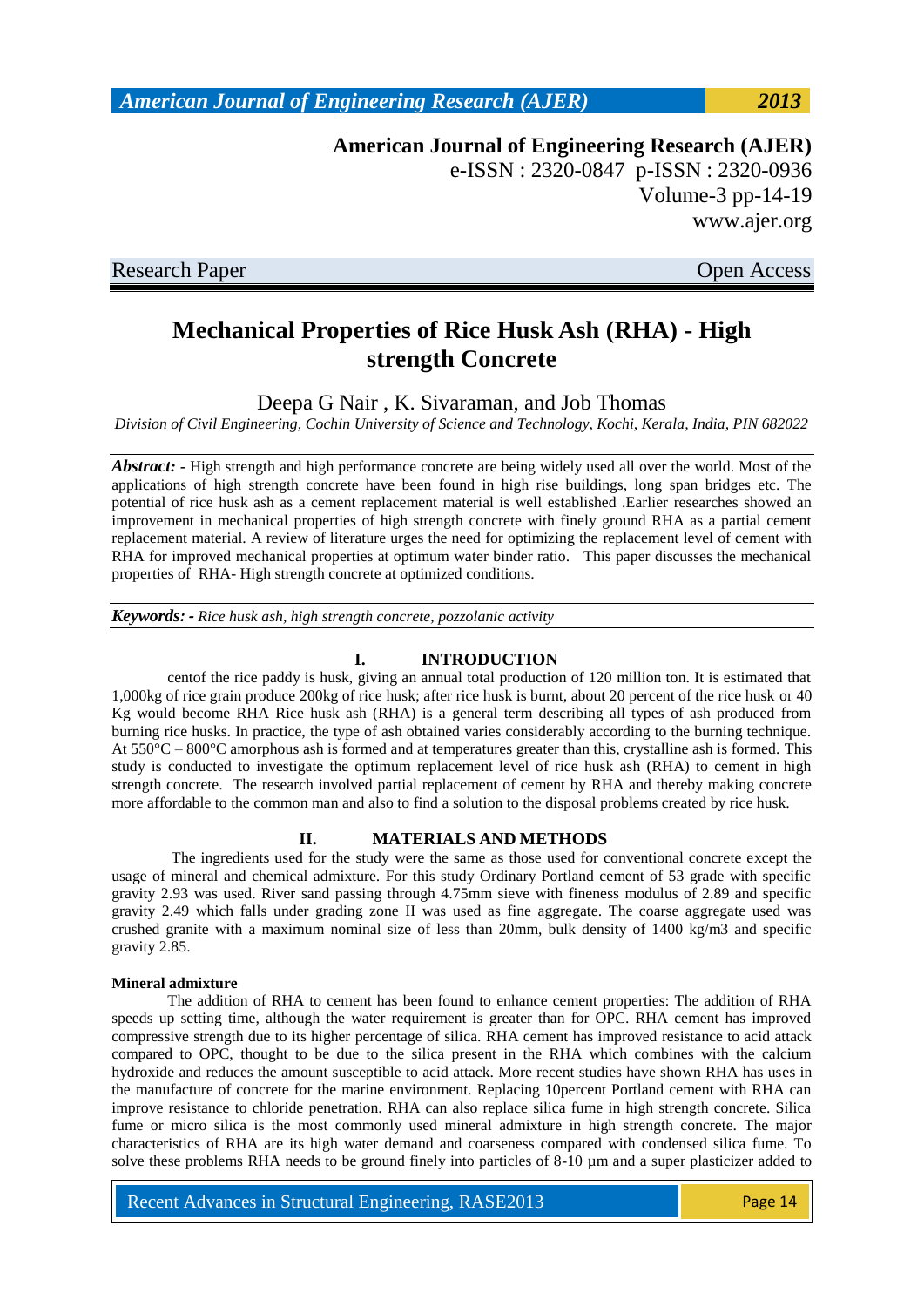reduce water requirement.

### **Preparation of Rice Husk Ash**

Rice husk was collected from a rice mill at Perumbavoor, in Kerala state, India. The rice husk was burnt in an annular kiln for obtaining amorphous silica under controlled burning as described in Nair et al [1]. The broad band near 22 degrees of the 2-theta scale of the XRD spectrum of the RHA sample (Fig 1) shows that the ash obtained is of amorphous nature.



#### **Specific gravity**

Specific gravity of RHA is determined by using a standard Le-Chaterlier's flask and kerosene. The specific gravity of the sample is 2. 04.

#### **Surface area**

The surface area of the RHA sample was determined at SUD-CHEMIE with Micromeritics Gemini V2.00 instrument. The BET Surface Area of the sample: 38.3986 m<sup>2</sup>/g.

#### **Super plasticizer**

The super plasticizer used is Conplast-SP-430, manufactured by FOSROC, India. Conplast SP430 is based on Sulphonated Naphthalene Polymers and is supplied as a brown liquid instantly dispersible in water. It gives water reductions up to 25percent without loss of workability to produce high quality concrete of reduced permeability.

#### **III. EXPERIMENTAL PROGRAM**

The program consists of casting and testing a total of 114 specimens. The specimens of standard cubes (150mm x150mm x150mm), standard cylinders of (150mm diameter x 300mm height) and standard prisms of (100mm x100mm x500mm) were cast with and without RHA. Earlier researches have shown that the replacement of cement with 30percent RHA resulted in reduction of strength. Hence specimens were cast with M60 grade concrete with different replacement levels of cement varying as 0percent, 5percent, 15percent and 25percent with RHA at varying water -binder ratio (w/b). The w/b used is 0.35, 0.4 and 0.45. The optimum percentage replacement of RHA is arrived by analyzing the cube compressive strength test results. The other properties of the optimized mix are then studied in detail. The details of mix proportions are given in Table 1.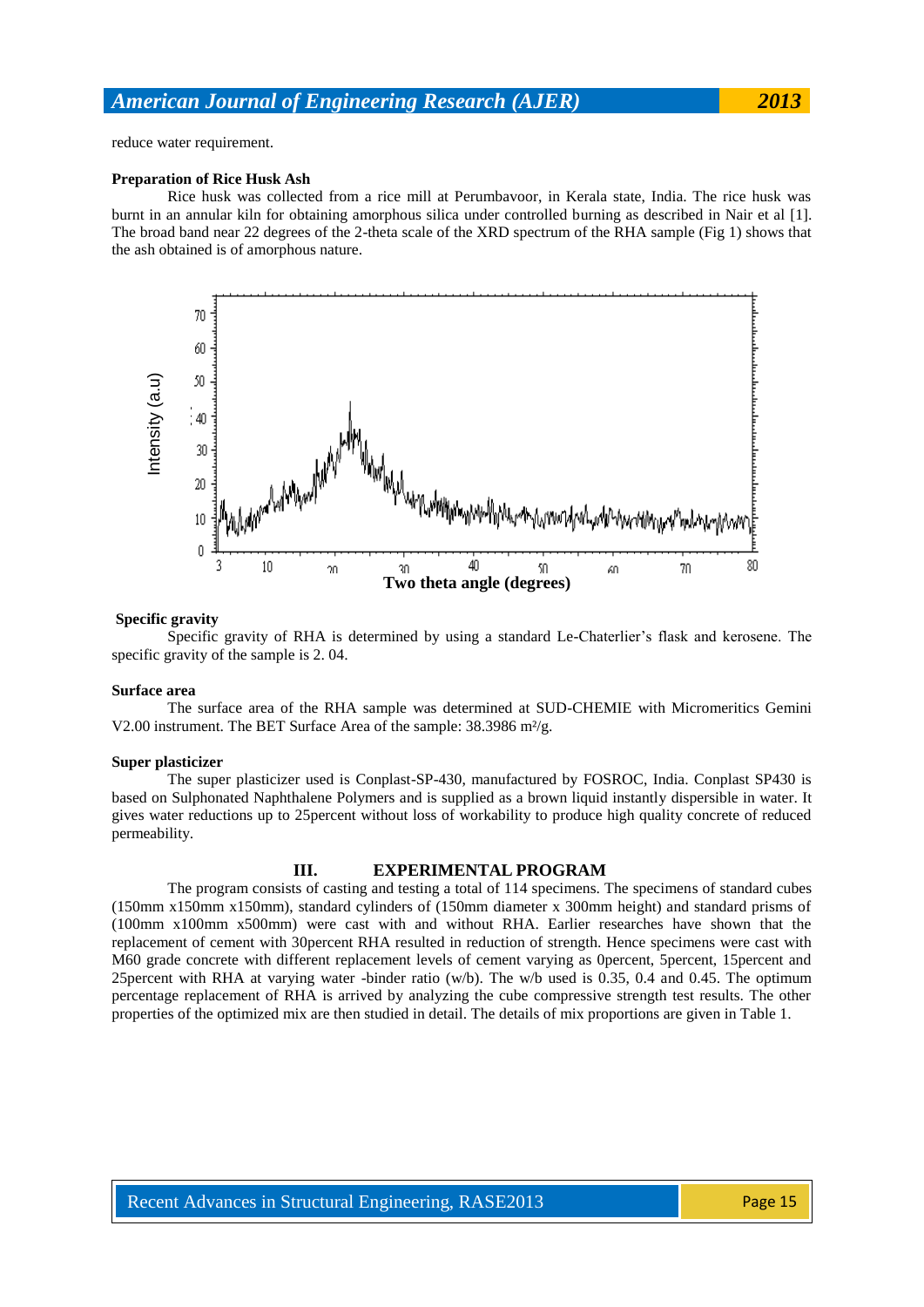| <b>Mix</b>      | w/b  | Quantity in $kg/m3$ of concrete |            |       |      |      |      |       |  |
|-----------------|------|---------------------------------|------------|-------|------|------|------|-------|--|
|                 |      | Cement                          | <b>RHA</b> | Water | FA   | CA.  |      | SP(1) |  |
|                 |      |                                 |            |       |      | 12mm | 20mm |       |  |
| CA <sub>0</sub> | 0.35 | 500                             | $\Omega$   | 174   | 396. | 539. | 809. | 4.0   |  |
| <b>LA10</b>     | 0.35 | 428                             | 50         | 174   | 396. | 539. | 809. | 4.4   |  |
| LA15            | 0.35 | 392                             | 75         | 174   | 396. | 539. | 809. | 4.4   |  |
| LA20            | 0.35 | 356                             | 100        | 174   | 396. | 539. | 809. | 8.0   |  |
| LA25            | 0.35 | 320                             | 125        | 174   | 396. | 539. | 809. | 9.0   |  |
| MA <sub>0</sub> | 0.4  | 500                             | $\Omega$   | 200   | 396. | 539. | 809. | 1.7   |  |
| <b>MA10</b>     | 0.4  | 392                             | 50         | 200   | 396. | 539. | 809. | 2.7   |  |
| <b>MA15</b>     | 0.4  | 356                             | 75         | 200   | 396. | 539. | 809. | 4.0   |  |
| <b>MA20</b>     | 0.4  | 320                             | 100        | 200   | 396. | 539. | 809. | 4.4   |  |
| <b>MA25</b>     | 0.4  | 392                             | 125        | 200   | 396. | 539. | 809. | 6.1   |  |
| HA0             | 0.45 | 500                             | $\Omega$   | 225   | 396. | 539. | 809. | 3.0   |  |
| <b>HA10</b>     | 0.45 | 392                             | 50         | 225   | 396. | 539. | 809. | 4.0   |  |
| <b>HA15</b>     | 0.45 | 356                             | 75         | 225   | 396. | 539. | 809. | 4.0   |  |
| <b>HA20</b>     | 0.45 | 320                             | 100        | 225   | 396. | 539. | 809. | 4.4   |  |
| <b>HA25</b>     | 0.45 | 392                             | 125        | 225   | 396. | 539. | 809. | 6.1   |  |

#### **Table 1. Details of mix proportions**

## **IV. RESULTS AND DISCUSSION**

**Optimum level of RHA content** 

The 7thand 28th day cube compressive strength of the concrete mixes prepared by varying the w/b and the percentage replacement of cement with RHA were compared (Fig.2) to find out the optimum content of RHA. From the results obtained, it is observed that for a particular w/b the compressive strength of concrete increased as the replacement levels up to 25percent. Also, the compressive strength increased when the w/b is increased from 0 .35 to 0 .4. This is attributable to the amorphous nature of RHA. The maximum compressive strength is obtained when the w/b is 0.4 and the replacement of cement with RHA is 25 percent. This mix is taken as the optimized mix.

#### **Mechanical Properties**

The results of the various tests that were conducted to study the mechanical properties are discussed in the subsequent sections. The results obtained with the optimum mix are compared against that of the control mix.

#### *Compressive strength (Cube)*

The study includes 7th, 28th and 90thday cube compressive strength of the concrete mixes prepared by varying the w/b and the percentage replacement of cement with RHA. From the results obtained, it is observed that for a particular w/b the compressive strength of concrete increased as the replacement levels up to 25percent. Beyond that the compressive strength reduces. Also, the compressive strength increased when the w/b is increased from 0.35 to 0.4. This is attributable to the amorphous nature of RHA. But compressive strength decreases when it is further increased to 0.45. The maximum compressive strength is obtained when the w/b is 0.4 and the replacement of cement with RHA is 25 percent. This mix is taken as the optimized mix. The 28day compressive strength showed an increase of 5percent while the 90 day compressive strength showed an increase of 6percent. This shows the strength development due to the pozzolanic action of the RHA at later ages. The comparison of compressive strengths (cube) is given in **Fig.3.**





Recent Advances in Structural Engineering, RASE2013 Page 16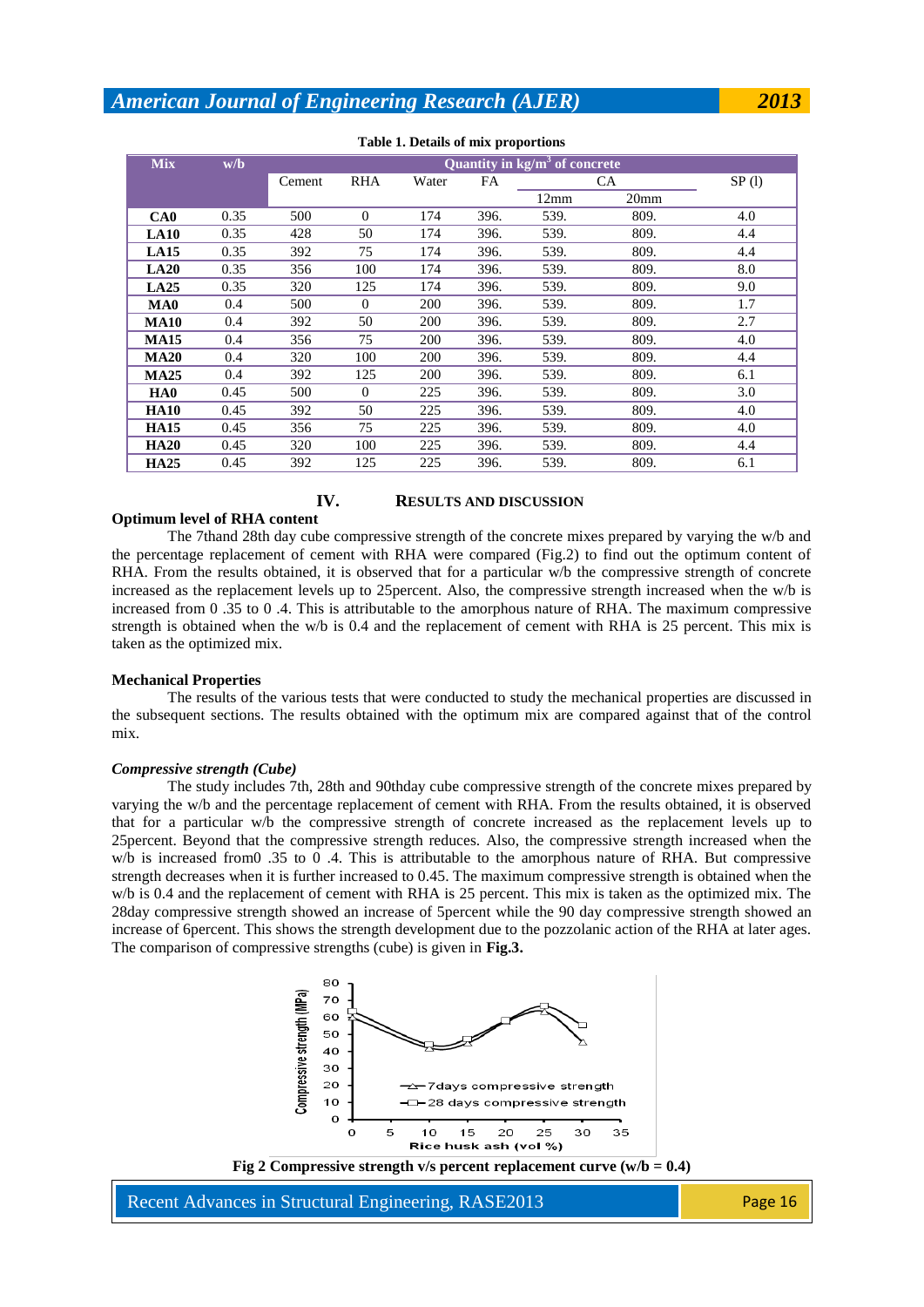#### *Compressive strength (Cylinder)*

`The cylinder compressive strength of concrete prepared using the optimized mix is found to be greater than that of the control mix. It was also noticed that the 28th day compressive strength of the optimized mix showed an increase of about 13percent than that of the control mix. The increase in compressive strength is attributed to the pozzolanic property and filling ability of RHA which have finer particle size when compared with cement. The studies conducted by Barbhuiya, et al. [1], Giaccio et al., [2] and Salas et al., [3] also have produced similar results. The comparison of compressive strengths (cylinder) is given in Fig.4.

#### *Flexural strength*

The results show that the Flexural strength at 28 days increased with the replacement of 25percent cement with RHA. This is due to the higher specific area of the RHA which accelerated the pozzolanic reaction. Another possible reason may be the presence of higher CaO content in the RHA. The results of the present investigation indicate that the percentage of RHA contributing to the mechanical properties is more significant than that of control concrete. The research conducted by Barbhuiya, et al. [2], Giaccio et al., [3], Bhikshma et al., [5], Habeeb et al., [6] and Salas et al., [4] also revealed that the flexural strength increased with the addition of RHA to concrete. The comparison of results of flexural strength test conducted on 28 days on samples of control concrete and the optimum mix is given in table 5. The comparison of Flexural strength of mixes is given in Fig 6.

#### *Splitting tensile strength*

From the results obtained it is noted that the splitting tensile strength slightly reduces. Bhikshma et al., [5] has reported that the splitting tensile strength increased as the replacement level increased up to 12percent and beyond that the splitting tensile strength decreases. Here it is to be noted that the replacement level of MA25 mix is 25 percent. This may be the reason for the reduction in splitting tensile strength.



**Fig 3.Comparison of Compressive strengths(Cube) Fig 4.Comparison of Compressive** 

**strengths(cylinder)**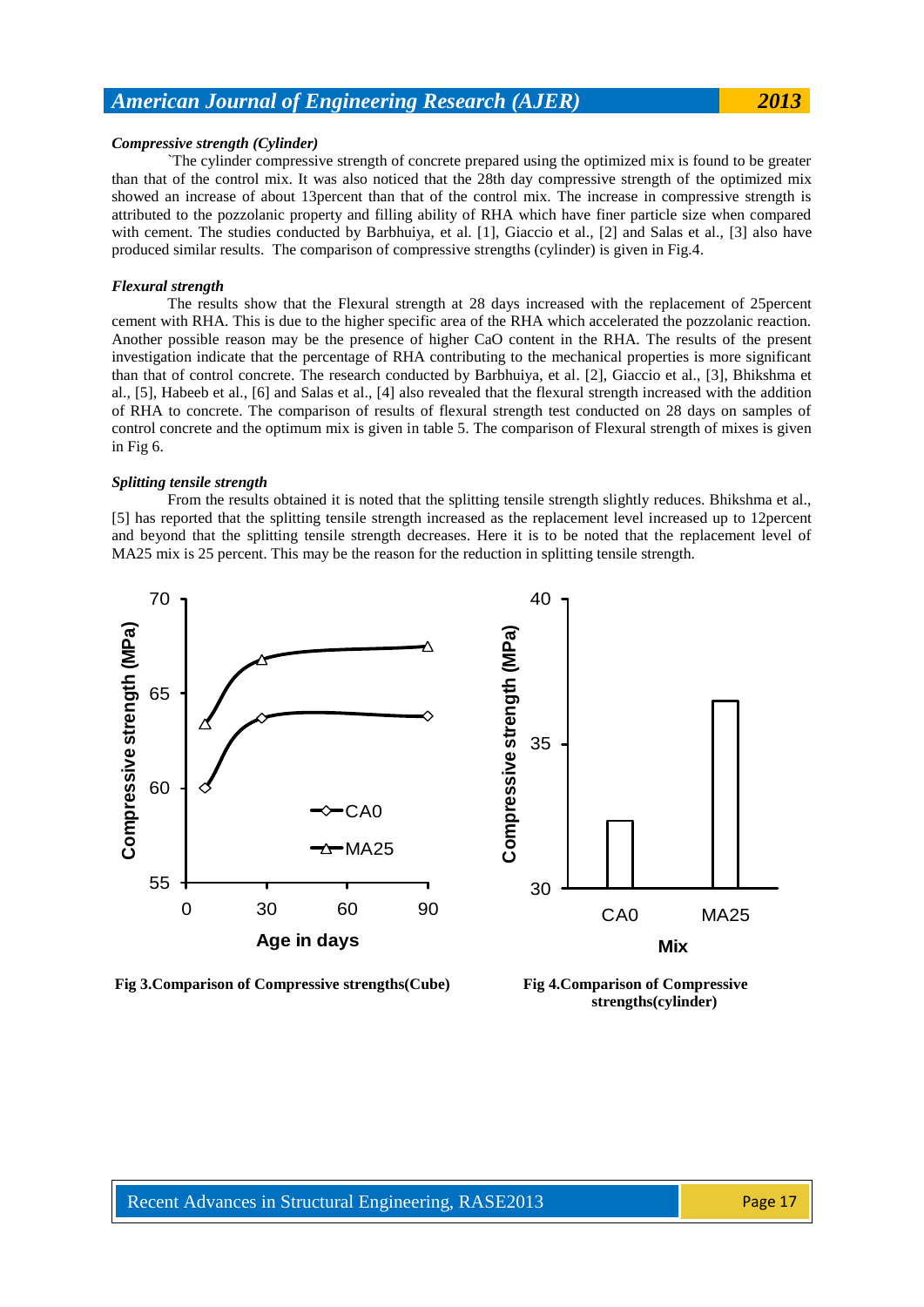

**Fig 5.Comparison of Flexural strength Fig 6.Comparison of Split tensile strengths**

#### *Bond strength*

The results of bond strength studies indicate that the bond strength increases with the replacement of 25percent cement with RHA. This may be due to the better packing ability of the finer particles of RHA at the interface between the reinforcement and the cement paste. It also reduces the porosity as the pores in the cement paste are filled by the finer particles of the RHA. The inclusion of RHA reduces the bleed water and thus prevents it from getting blocked in between the reinforcement and the cement paste

#### *Modulus of Elasticity*

The study shows that the Modulus of Elasticity slightly reduces with the replacement of cement with 25percent of RHA. Sata, et al., [7] and Habeeb et al., [6] reported that the modulus of elasticity increased with the increase in compressive strength. Ahmadi et al., [8] noticed a decrease in the modulus of elasticity when the replacement of cement by RHA increases. The contradiction in the results obtained may be due to the difference in the fineness of the RHA samples. The reduction in the modulus of elasticity is attributable to the inclusion of more compressible material (amorphous silica) into the concrete which increases the strain

#### *Density*

The replacement of cement with RHA results in reduction of density of concrete. This is due to the fact that the specific density of the RHA is much lower than that of cement. The optimum mix with 25 percent replacement showed 5.5 percent reduction in density when compared with the control concrete.

#### **Fresh Properties -Workability**

All mixes after mixing were immediately tested to determine slump. It is observed that the dosage of supper plasticizer increased with the increase of RHA content. This can be attributed to the porosity of the RHA sample. As the percentage replacement of RHA increases, the quantity of the RHA in the mix increases which in turn necessitates the excessive use of super plasticizer content to achieve the same degree of lubrication as that of control concrete.

### **V. CONCLUSION**

From this experimental study it is inferred that the incorporation of RHA in concretes results in improved compressive strength and flexural strength. A slight increase in bond strength was also reported. RHA- High strength concrete showed a reduction in density compared with conventional concrete. Hence this study promotes the use of RHA in high strength concrete as a sustainable cement replacement material.